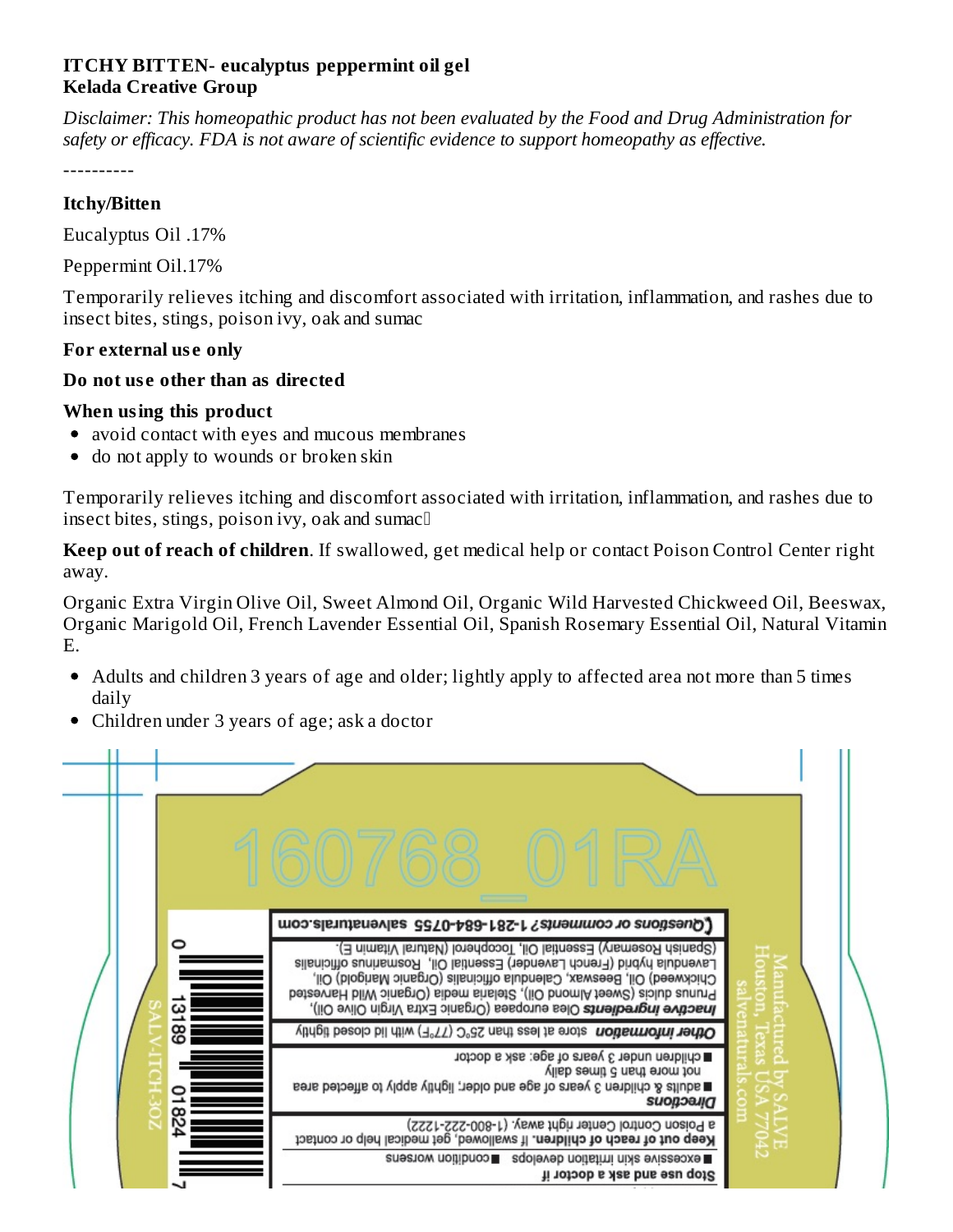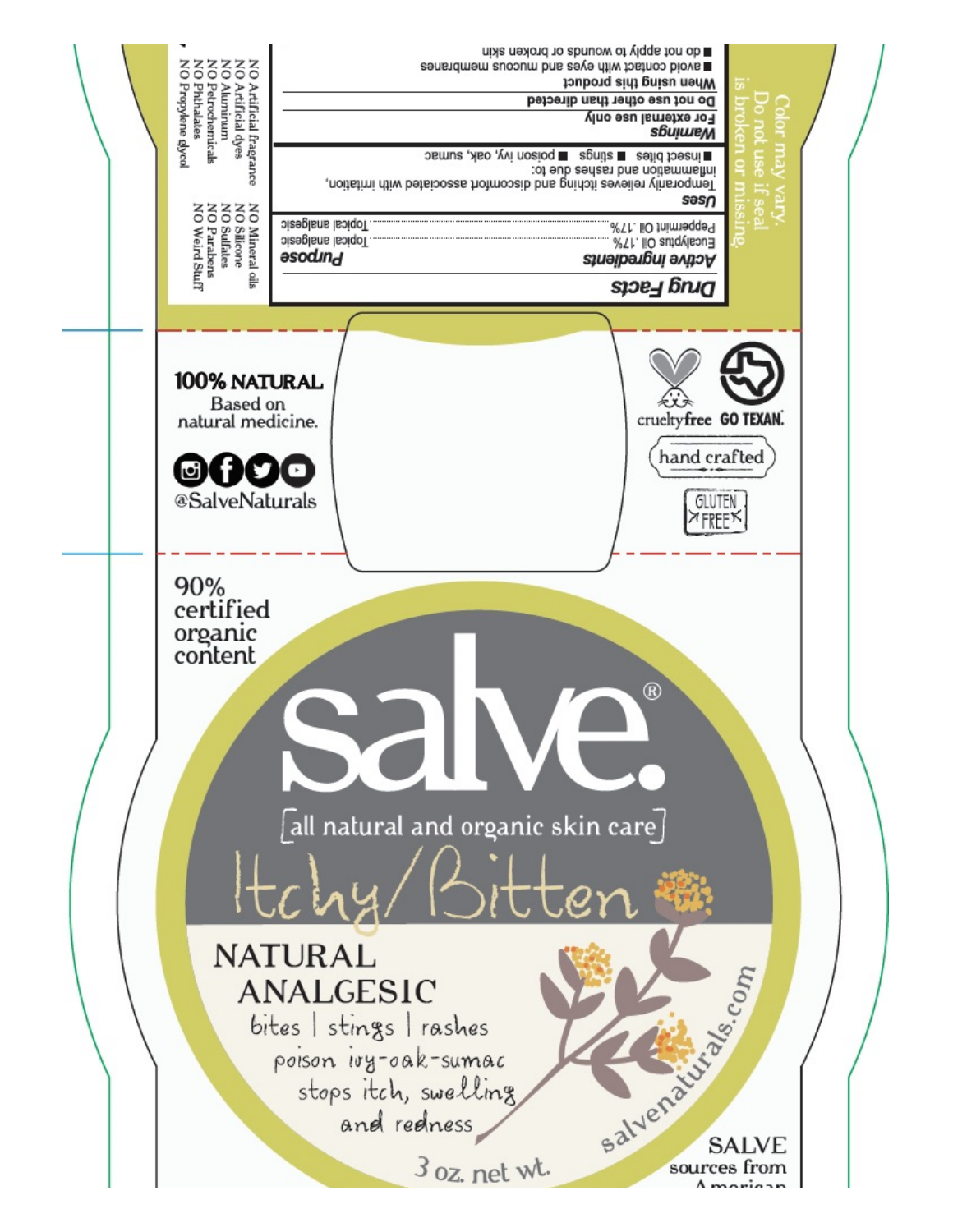

| <b>ITCHY BITTEN</b>                                                                                                                    |                |                    |  |                |                  |  |
|----------------------------------------------------------------------------------------------------------------------------------------|----------------|--------------------|--|----------------|------------------|--|
| eucalyptus peppermint oil gel                                                                                                          |                |                    |  |                |                  |  |
|                                                                                                                                        |                |                    |  |                |                  |  |
| <b>Product Information</b>                                                                                                             |                |                    |  |                |                  |  |
| Product Type                                                                                                                           | HUMAN OTC DRUG | Item Code (Source) |  | NDC:71157-0018 |                  |  |
| <b>Route of Administration</b>                                                                                                         | <b>TOPICAL</b> |                    |  |                |                  |  |
|                                                                                                                                        |                |                    |  |                |                  |  |
|                                                                                                                                        |                |                    |  |                |                  |  |
| <b>Active Ingredient/Active Moiety</b>                                                                                                 |                |                    |  |                |                  |  |
| <b>Ingredient Name</b><br><b>Basis of Strength</b>                                                                                     |                |                    |  |                | Strength         |  |
| PEPPERMINT OIL (UNII: AV092KU4JH) (PEPPERMINT - UNII:V95R5KMY2B)<br>PEPPERMINT OIL                                                     |                |                    |  |                | 3g<br>in $90$ mL |  |
| CORYMBIA CITRIODORA LEAF OIL (UNII: M63U6N96EB) (CORYMBIA CITRIODORA<br>CORYMBIA CITRIODORA<br>LEAF OIL - UNII:M63U6N96EB)<br>LEAF OIL |                |                    |  |                | 3g<br>in $90$ mL |  |
|                                                                                                                                        |                |                    |  |                |                  |  |
| <b>Inactive Ingredients</b>                                                                                                            |                |                    |  |                |                  |  |
| <b>Ingredient Name</b>                                                                                                                 |                |                    |  |                | Strength         |  |
| STELLARIA MEDIA LEAF (UNII: E6M924345X)                                                                                                |                |                    |  |                |                  |  |
| WHITE WAX (UNII: 7G1J5DA97F)                                                                                                           |                |                    |  |                |                  |  |
| LAVENDER OIL (UNII: ZBP1YXW0H8)                                                                                                        |                |                    |  |                |                  |  |
| ROSEMARY OIL (UNII: 8LGU7VM393)                                                                                                        |                |                    |  |                |                  |  |
| <b>OLIVE OIL</b> (UNII: 6 UYK2W1W1E)                                                                                                   |                |                    |  |                |                  |  |
| CALENDULA OFFICINALIS FLOWER (UNII: P0M7O4Y7YD)                                                                                        |                |                    |  |                |                  |  |
| .ALPHA.-TOCOPHEROL (UNII: H4N855PNZ1)                                                                                                  |                |                    |  |                |                  |  |

**ALMOND OIL** (UNII: 66YXD4DKO9)